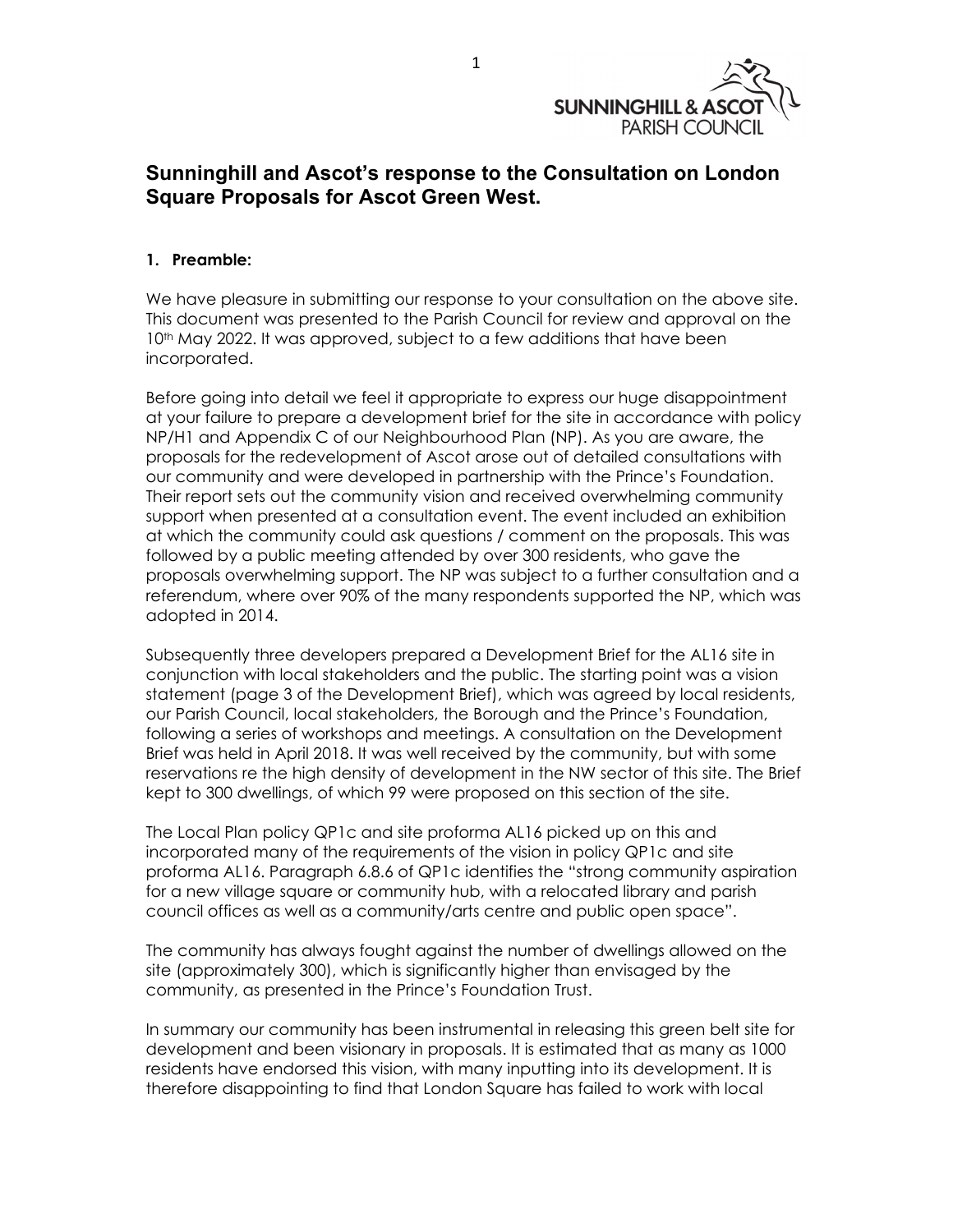

stakeholders to ensure their proposals deliver a development that achieves the community vision and delivers a scheme we can all be proud of.

We will also be writing to the planners to make them aware of our concerns regarding their influence on the proposals, which seem, in places, to be at variance with the Vision they and all other parties signed off following consultations and workshops (Page 3 of the 2018 Ascot Centre Development Brief) and with the specific site requirements as presented on site proforma AL16.

The borough also seems to have lost sight of its LP Spatial Vision and Objectives. The four main themes of the Council's vision for the future of the Borough (4.1.1) include:

- Residents First, and
- Delivering together.

#### **2. Parish Council review:**

Our Parish Council has looked at London Square's proposals in 3 ways:

- We have reviewed and commented on the proposals in general.
- Assessed how well the proposals deliver the agreed vision for the development of Ascot Centre.
- Reviewed the proposals for compliance with the policies as set out in our Neighbourhood Plan (which carries full weight), the Local Plan (adopted March 2022) and The Borough Wide Design Guide.

In the absence of a Development Brief we sought to gather more details of the proposals from the consultation on 5<sup>th</sup> May 2022, in order to ensure our feedback is soundly based. Our parish councillors who attended as of 10<sup>th</sup> May received conflicting information and we are awaiting further information promised to us.

## **3. Overview of the proposals:**

Our first impression is that the site is over-developed and its built form doesn't fit comfortably with the character of the local area, which has a less urban feel. The number of houses proposed (**approximately** 135) represents 45% of the allocation for the 3 sub-sites that make up AL16. This either leaves the other two developers with an allocation of approx. 165 between them or sets a precedent for 405 dwellings across the whole AL16 site. We consider both outcomes to be unacceptable. Whilst the proforma specifies approximately 300 dwellings we strongly believe that a 35% increase is way beyond 'approximate' and the numbers must be reduced to 100. This can easily be achieved by removing flats 104 and 137 plus all the flats to the east of the N-S access road and reconfiguring the remaining houses as semis and/or using the vacated sites for much needed additional parking.

We like the massing and separation of the two 4 story blocks in the NW corner as it reduces their dominance on the street scene and delivers a longer active frontage.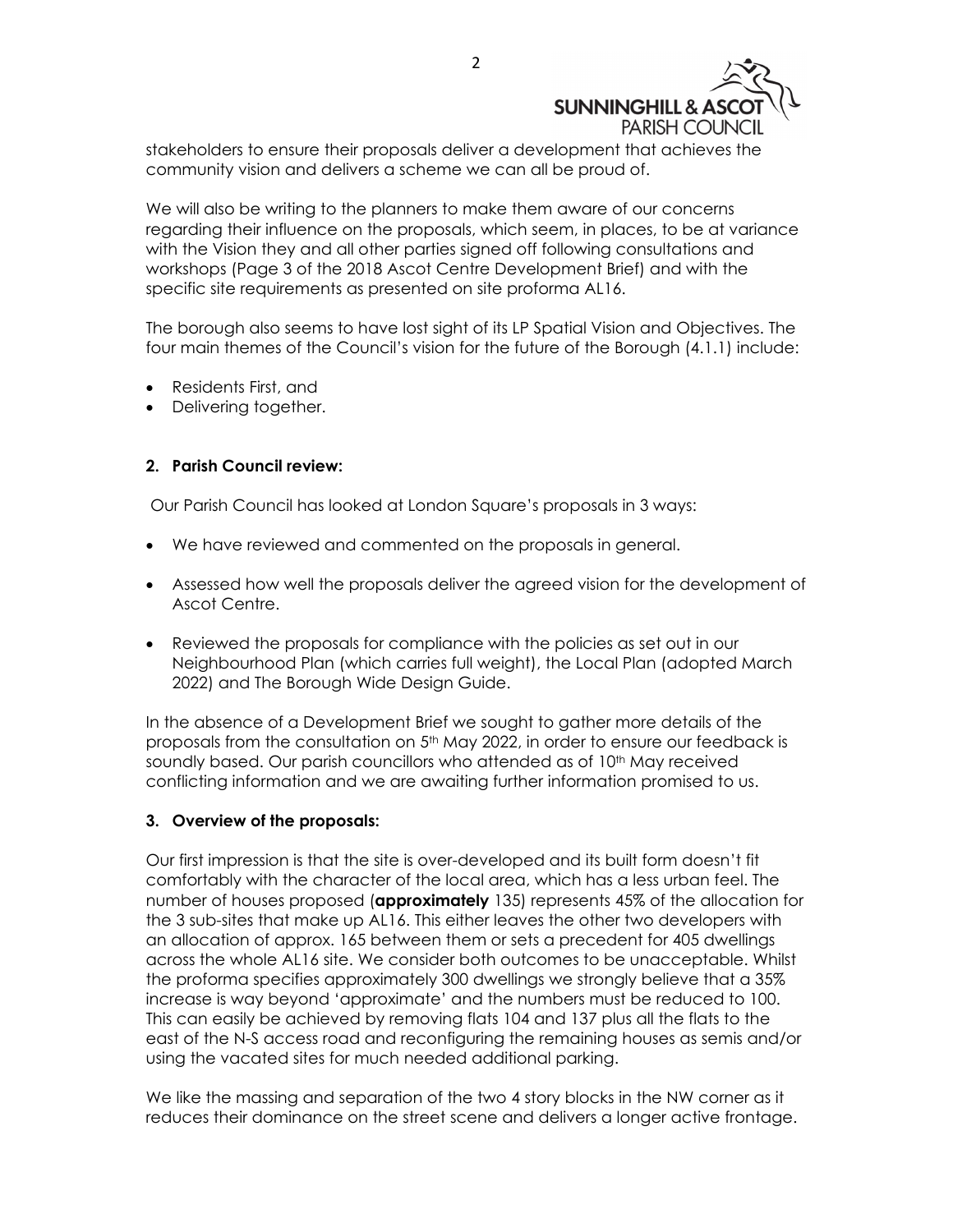

We would, however, recommend that the 4<sup>th</sup> storey is set back from the edges to further reduce their dominance.

We also like the public areas between and around the blocks. We are concerned, however, that the new retail and commercial space fronts Station Hill and doesn't deliver the desired two-sided High Street, to its detriment.

The masterplan shows the community hub and meeting space (2) in and adjacent to the commercial space to the NW of the site. This doesn't deliver the vision of a flexible community arts space along the lines of the Fire Station in Windsor, now the Old Court (ref page 16 of the Prince's Foundation Report) with an adjoining community square. We understand a visit to the Old Court has been arranged for w/c 9<sup>th</sup> May. Note that our parish council proposes to relocate its office and meeting space to the new development, and we will provide our requirements when needed.

We are concerned that the fragmentation of the paved public space dilutes its value as a versatile space where our community can come together and "will form a new heart to the centre and create a vibrant day and night time economy with primarily small independent shops, cafés/restaurants, community uses and civic buildings" (ref: paragraph 4b policy of LP policy QP1c). As noted above, we would like a square alongside the community hub so they can work together where appropriate. The square needs to be large enough to work as a flexible gathering place for the community, with high quality paving and landscaping.

We welcome the provision of 30% of public green space, which we understand to be a Council request, but it doesn't allow the provision of the community square, a key element of the Ascot Vision. There is a need to balance the benefits of the public green open space with the benefits of a larger community square and our recommendation is that part of the green space that fronts the High Street is replaced by a square, which will provide a more versatile year-round community space and improve the connection between the High Street and the retail / commercial area at the western end. There can be a discussion on the size and geometry of the 'square' needed to deliver the community vision while retaining adequate green space.

We are advised that the only 4 storey buildings are those that front the highway (pink on the plans). We don't support 4 story elsewhere in the site. Although the artist sketches indicate the houses and flats to the east of the N-S road are 3 1/2 story, we are advised they are all 3 story. We consider that the predominant 'residential height' in the vicinity to be 2 or 2 ½ storey. They are in groups of terraces, split up by only 3 narrow accesses, and this, together with their height make them overly dominant on the street scene. This would be relieved by removing the gables. We point to the example of the Ascot Green Houses shown on page 18 of the Prince's Foundation Report, which are semi-detached. Something similar could be achieved by removing all the flats to the east of the N\_S road. This would also reduce the housing numbers to around the 100 target we are looking for.

The designs of the houses and flats that form the U around community gardens aren't shown, and we would like to see your thoughts. We are advised they, too, are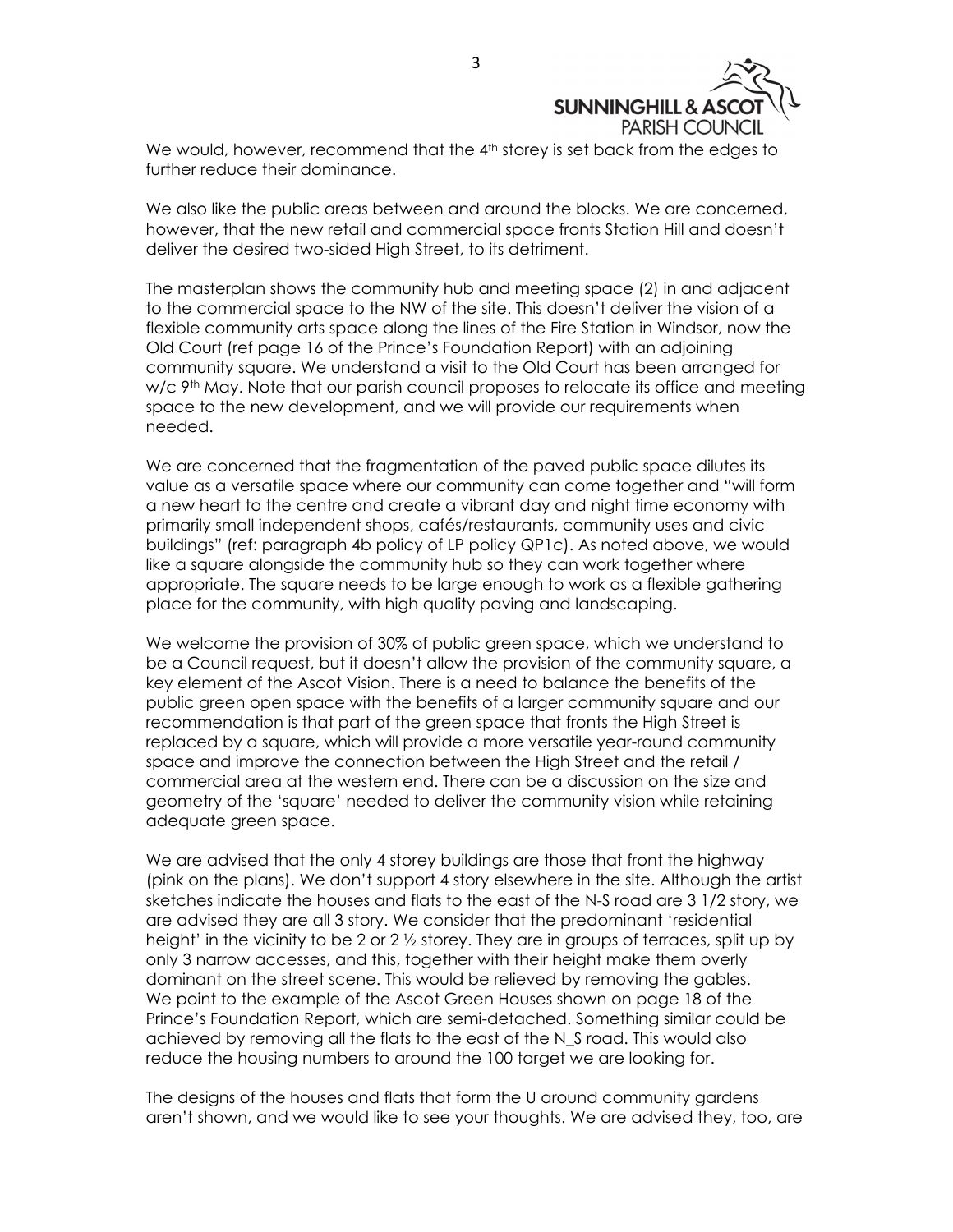

3 story, but we would prefer these to be  $2\frac{1}{2}$  storey with 3 beds to widen the housing mix. We aren't keen on flats 104 and 137, which are located above the arches over the road to the west of the U-shaped development.

We are uncomfortable with the proposed housing mix. In all recent new developments in our parish flats have dominated and this development continues the trend, with a ratio of 75% flats to 25% houses. We have been advised that all the houses have 4 bedrooms, or possibly 5 bedrooms, and that the apartments will have 1 or 2 bedrooms. We are concerned the houses are all expensive high-end properties and there are no more affordable smaller 2 and 3-bedroom houses.

It is important that all dwellings provide private daylight and amenity space for the flats and houses in accordance with the RBWM borough wide design guide principles 8.3 -8.6. It is not clear that all do as many gardens and balconies will be shaded by trees.

Parking is a major concern as we understand the council is trying to drive down the number of residential parking spaces. We also understand that NO parking will be provided for the employees and visitors to the commercial properties, **a major omission.** 

At the community consultation event on 5<sup>th</sup> May '22 we were given several different parking figures and request clarification of your proposals.

As noted at the stakeholder meeting of 26th April '22, the BLP Inspector made it clear that no maximum parking provision should be set where the surrounding streets are unable to accommodate any overspill, as is the case here.

We request a meeting with you when you have been able to absorb our comments to discuss how our concerns can be addressed.

#### **4. Alignment with the Community Vision for the rejuvenation of Ascot:**

The initial vision was developed by the community supported by the Prince's Foundation. The original 3 developers of the AL16 site prepared a Design Brief (DB). The starting point of this was to agree on the vision the DB had to deliver. A series of workshops and meetings were held to agree on its wording, which is presented on page 3 of the Development Brief. It has been agreed with local residents, representatives of the Parish Council and stakeholder group, the Royal Borough of Windsor and Maidenhead and the Prince's Foundation.

The following is a summary of the vision and our assessment of its delivery.

- a. Enhance the High Street:
	- ‐ Increased flow of traffic by improved parking. *Not covered by proposals*
	- ‐ Make streets safe with accessible pedestrian and cycle routes, particularly E-W routes parallel to the High Street.

*Partly covered by pedestrian and cycle routes through the site.*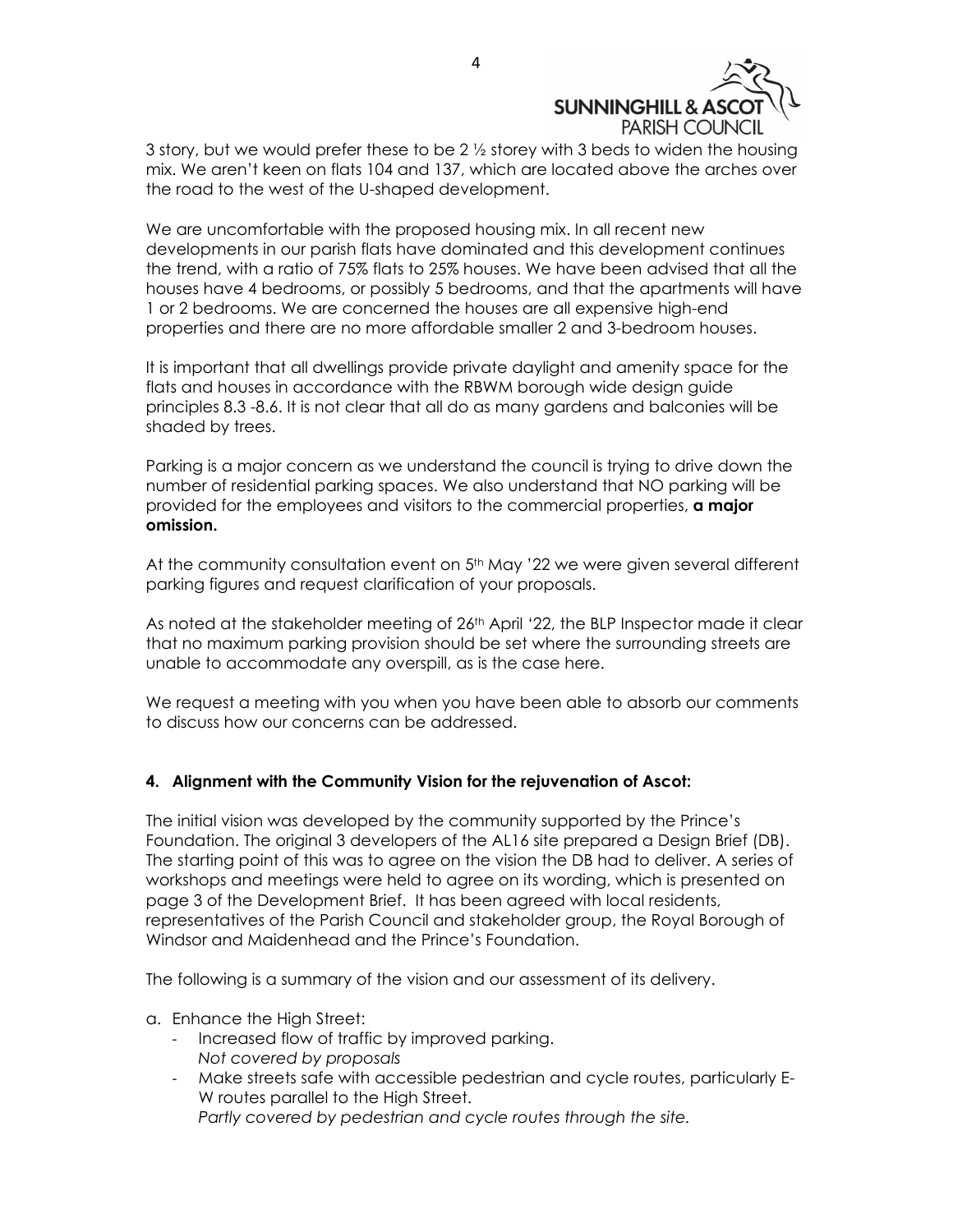

We understand that you have done work to assess the impact of the development on traffic flows at the site entrance and at the Station Hill / High Street roundabout, but this hasn't been provided. We had understood from clause 13 of site proforma AL16 that the funding of enhancements to the public realm outside the site to be shared by the developers, but you advise that this is yet to be agreed. We strongly believe it must be provided by the developers.

- b. Turn Ascot into a focus for the community with a vibrant daytime and night-time economy by providing:
	- ‐ Community facilities. *Delivered but not as envisioned (ref: the Old Court, Windsor).*
	- ‐ A local village square. *Not delivered as envisioned.*
	- ‐ A two-sided High Street *Not delivered. The new commercial area is well separated from the rest of the High Street by the public green space.*
	- ‐ A range of small retail units suited to independents. *We are advised the units provided will be focused on small independents but there is no commitment to do so.*
	- A green space to the south side of the new two sided. *Delivered but at expense of fragmented public space and the envisioned village square.*
- c. Enable this rejuvenation by providing a high-quality development of new homes, having regard to good local examples of architecture that responds well to the green and leafy character of Ascot. *Not delivered. We consider the architecture of the 3 story houses and apartments doesn't respond to the local character as most are terraced and dominate the street scene. We also have concerns about the housing mix as 75% are flats and al houses have 4 or 5 beds. There are no 3 bed houses or flats.*

## **5. Compliance with the key Local Plan and Neighbourhood Plan Policies:**

## **Neighbourhood Plan Policies:**

## NP/H1 and NP/SS1.1 – Development Briefs

No development brief had been prepared and the masterplan has been prepared without engaging actively in consultation with the Parish Council, stakeholder groups or the community. The consultation was too short (27<sup>th</sup> April to 10<sup>th</sup> May) and wasn't widely advertised. Just 3 or 4 boards were shown at the consultation on 5<sup>th</sup> May '22 and there wasn't a formal presentation of the proposals.

We consider the consultation is falling well short of what is expected for such a major and important development adjacent to the internationally renowned racecourse.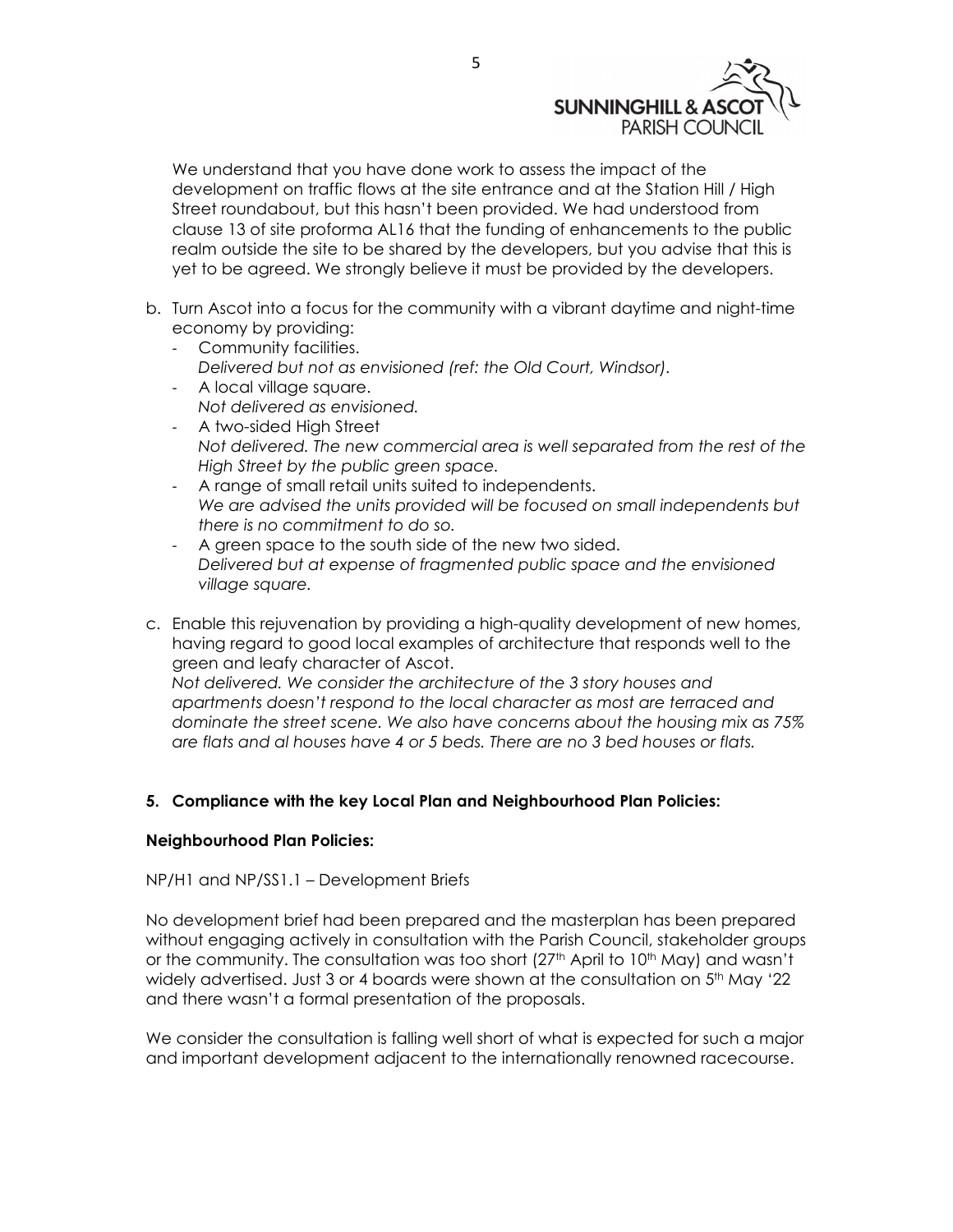

#### **Local Plan Policies:**

The most relevant LP policy is QP1c – Ascot Strategic Placemaking Area and site proforma AL16.

We wouldn't expect all these policy requirements to have been complied with at this stage of development. The proposals should, however, comply with QP1c.4.c and with the AL16 requirements 3 but don't.

## **6. Compliance with RBWM Borough Wide Design Guide:**

We expect the application proposals to comply with the design guide, including, for example:

- Parking to comply with Principles 6.7-6-10, re parking at front of buildings and the need for underground parking.
- ‐ Housing mix and tenures to comply with Principle 7.2
- ‐ Sunlight access and private amenity space to comply with Principles 8.3 8.6.

#### **7. Summary and Recommendations:**

At the Parish Council meeting of 10<sup>th</sup> May all Councillors expressed their extreme concern at the cavalier way London Square has gone about the development of their proposals for Ascot Green West. Although they have been in discussion with the Council for a year they haven't consulted with any of those who have been involved in the development of Ascot Centre for 10 years, including those who conceived the concept and worked with the Prince's Foundation and the community to turn this into a vision and development framework for Ascot Centre.

The first meeting with stakeholders, including our Parish Council representatives, was on 26<sup>th</sup> April, the day before the start of a 2-week community consultation.

The consultation documentation presented to the community was short on detail but big on visuals of all the attractive features of their proposals, no doubt in the hope of a favourable outcome.

The consultation on the site on  $5<sup>th</sup>$  May was poorly advertised and poorly attended. We found that different answers were given to the same questions from our Cllrs, and the additional information promised to one of our Cllrs hasn't yet been received.

A Development Brief is a requirement of policy NP/H1 of the made neighbourhood plan (which remains a current policy, as confirmed by the BLP inspector) and the consultation was not conducted in accordance with good practice.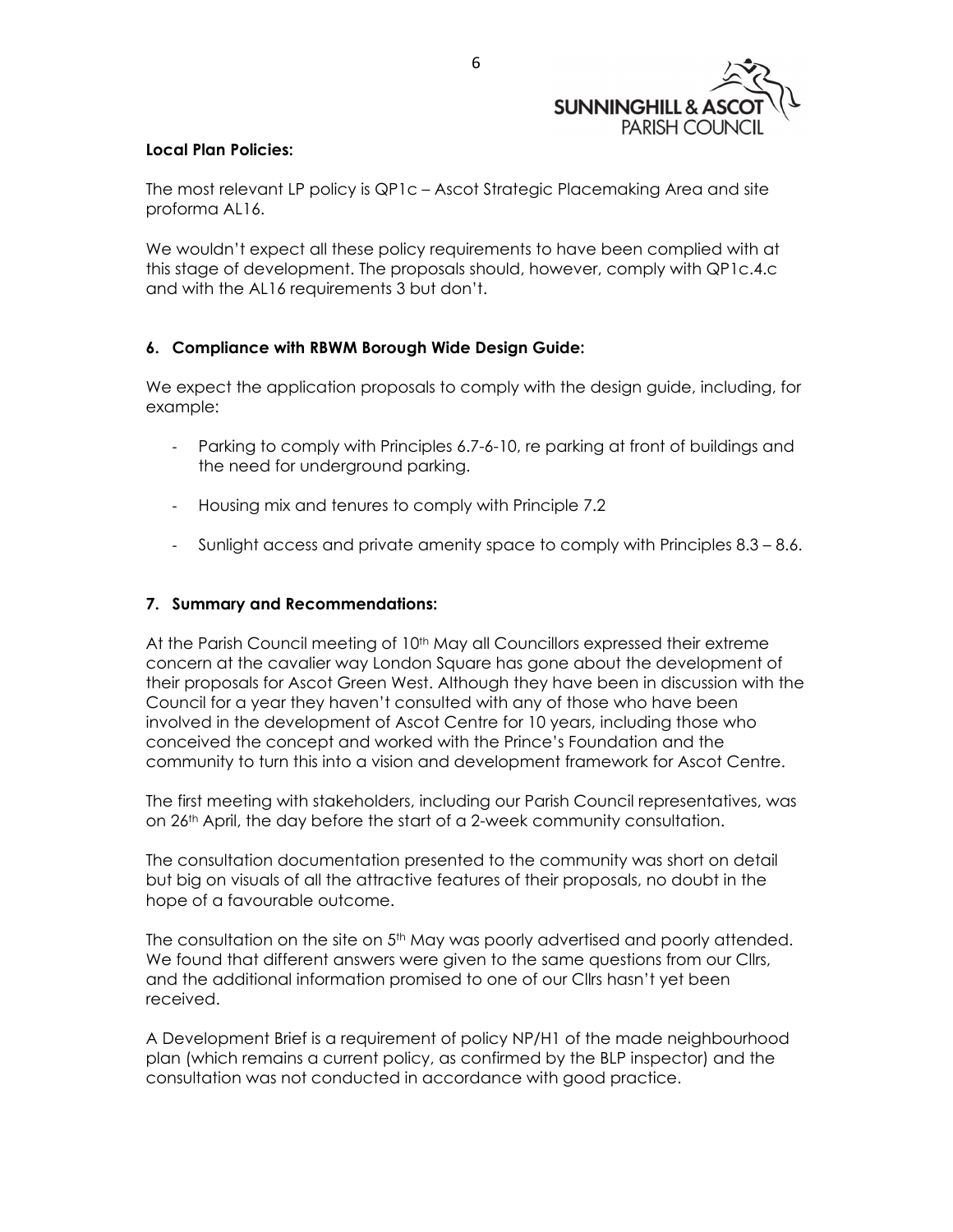

The whole lack of due process shows a huge disrespect for our community including those who have devoted 10 years trying to ensure the vision is delivered.

We expect London Square to start engaging proactively with our Parish Council and the community as the planning application evolves, with the objective of producing a proposals that deliver our community aspirations and are of a form and quality of which we can all be proud. We will fight hard to achieve this outcome.

#### **Summary of Key Concerns:**

- **The developer has failed to prepare a development brief, contrary to NP/H1 and to consult effectively on their proposals.**
- **The housing numbers are 35+ % too high, the percentage of flats (75%) is far too high and there are no 3 bed family homes.**
- **The proposals fail to deliver the community aspirations and vision.**

For example:

- ‐ The essential elements of the community vision, the square and community arts centre are missing.
- ‐ The proposals don't deliver the two-sided High Street.
- ‐ The proposals don't respond to the requirement to contribute to the High Street enhancements, efficient traffic flows, parking improvements and connectivity to S Ascot.
- ‐ The housing numbers / density far exceed the community expectations as set out in the Prince's Foundation Report and are 35+% above the appropriate share of the AL16 site allocation.
- The terraced form of the 35 No 3 story houses isn't typical of local housing architecture or the green and leafy character of Ascot.
- **The proposals don't comply with key LP policy QP1c, requirements in the site allocation Proforma AL16, or with key Principles of the RBWM Borough Wide Design Guide.**

#### **The parking provision looks well below the projected demand.**

The parking provision is unclear but from the information provided there are far too few parking spaces to meet the demands of residents, employees, shoppers and visitors, contrary to policy NP/T1.

At the Stakeholder Meeting of 26th April Cllr Deason read out paragraphs 283 & 284 of the Planning Inspectors final report ID34, which warns against setting a maximum standard where their adoption would result in blocked and congested streets and pavement parking.

#### **Recommendations:**